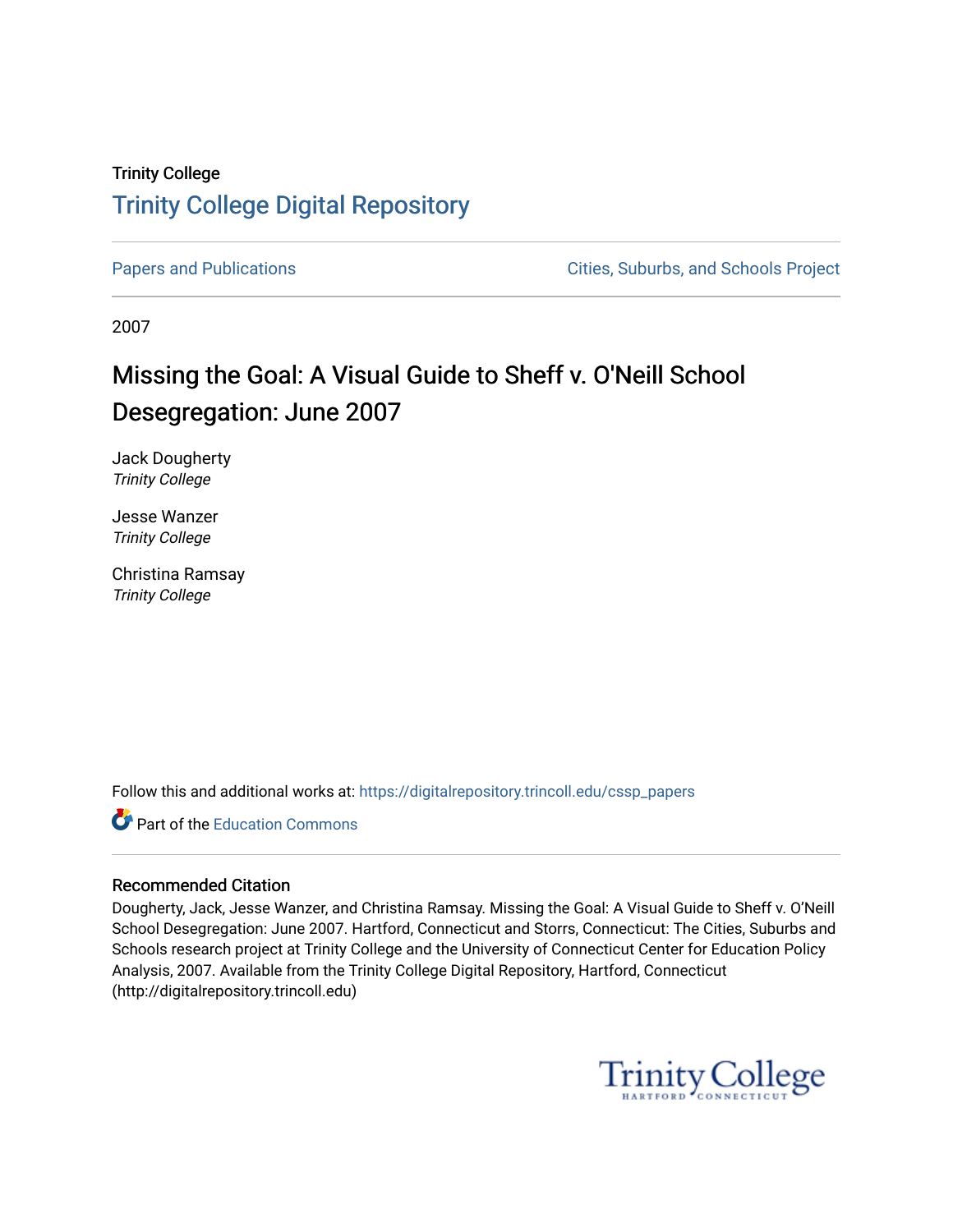# Missing the Goal:

# A Visual Guide to Sheff vs. O'Neill School Desegregation June 2007

by Jack Dougherty, Jesse Wanzer, and Christina Ramsay Trinity College

co-published by

Cities, Suburbs, and Schools Research Project at Trinity College Hartford, CT www.trincoll.edu/depts/educ/css

University of Connecticut Center for Education Policy Analysis Storrs, CT www.cepa.uconn.edu

We appreciate the cooperation of all data providers Authors are solely responsible for data interpretations This version updates the Visual Guide to Sheff 2006 report Email questions and comments to: Jack.Dougherty@trincoll.edu released June 13, 2007; updated October 15, 2007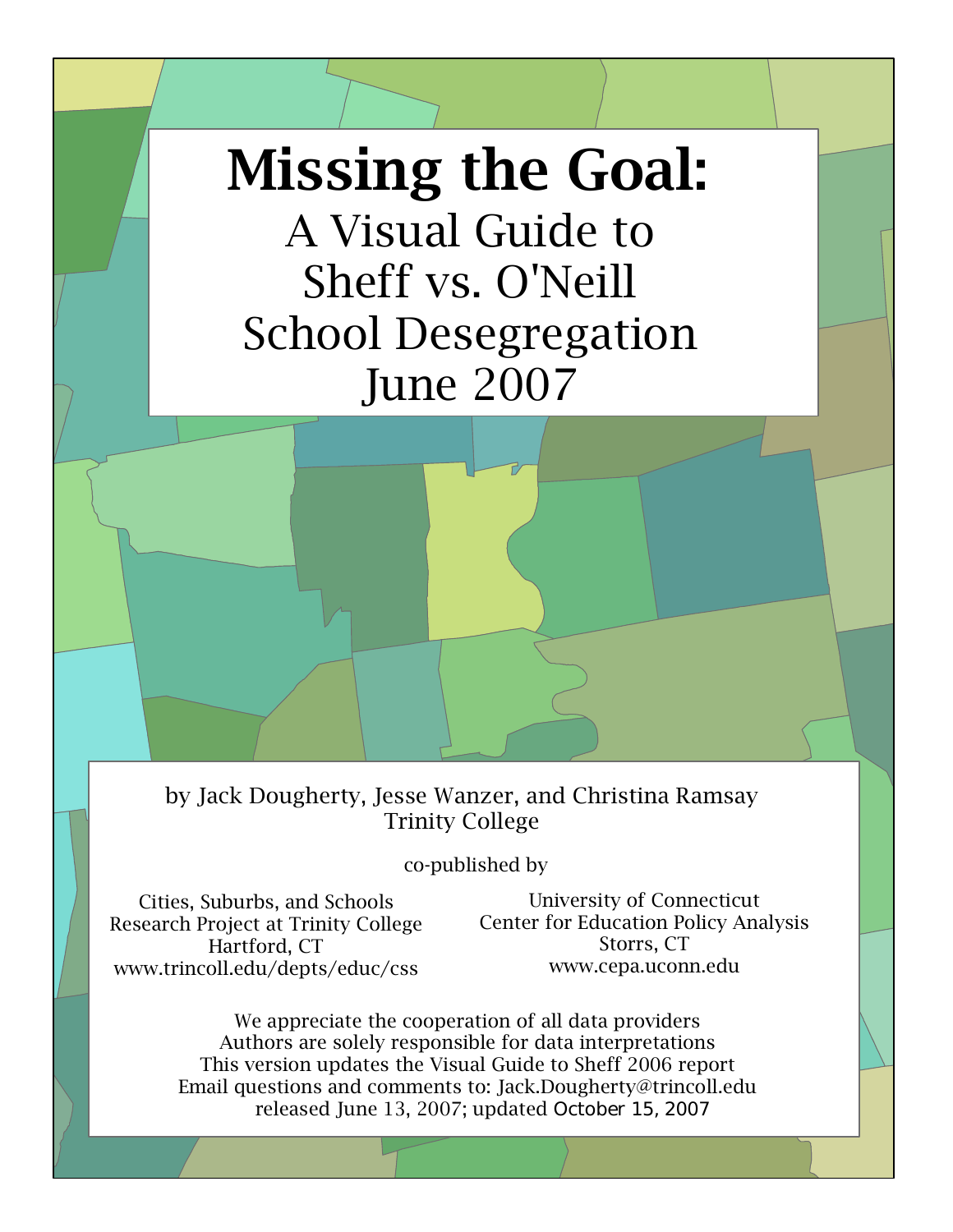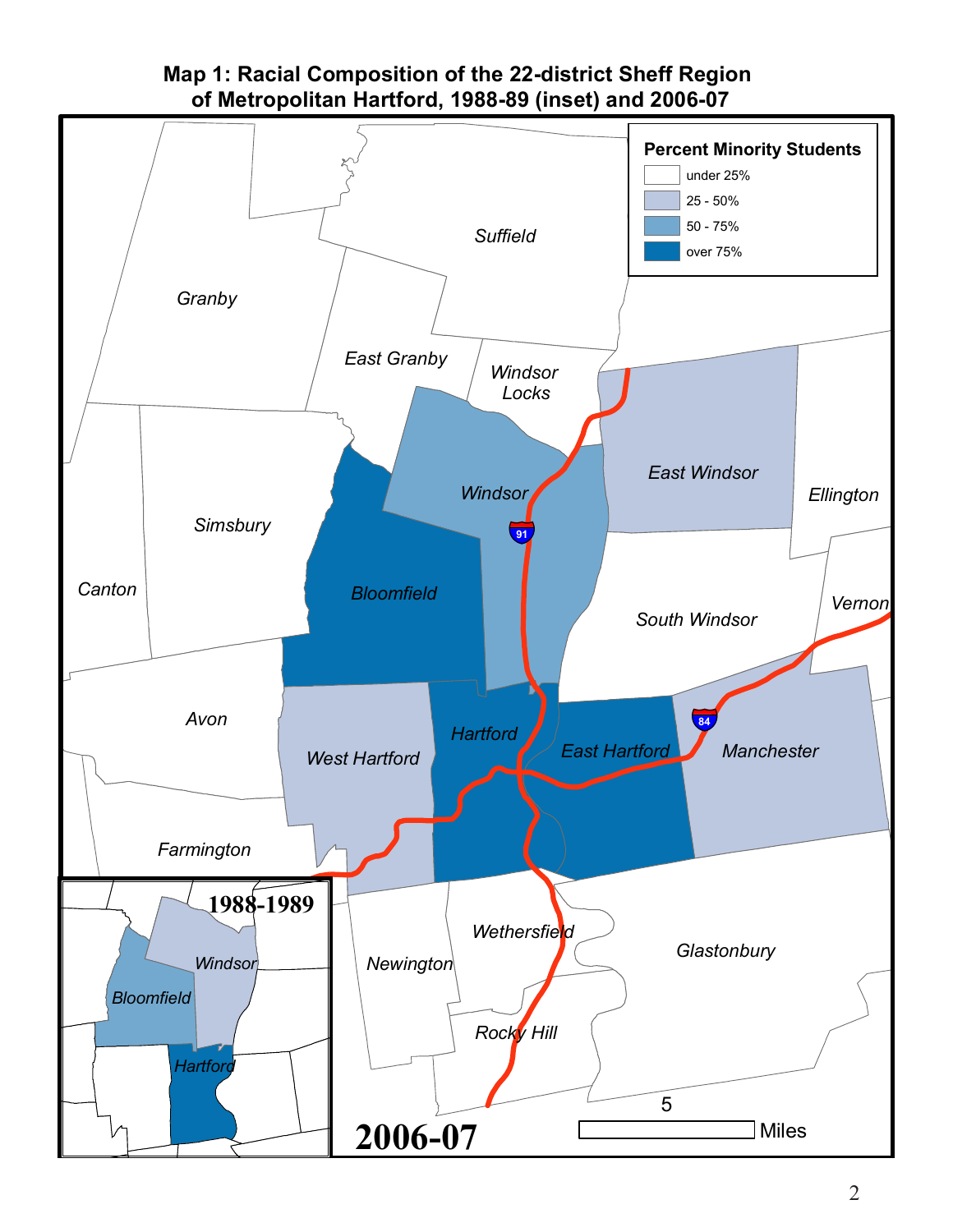## A Brief Chronology of Sheff vs. O'Neill

#### **1989: Sheff lawsuit filed**

 $\sqrt{2}$ 

When Elizabeth Horton Sheff and other parents filed a lawsuit on behalf of their children against then-Governor William O'Neill, they charged that Connecticut's system of separate city and suburban school districts led to racially segregated schools, which violated their state constitutional rights to equal educational opportunity.

#### **1996: State Supreme Court rules for plaintiffs**

After a prolonged trial, Connecticut's Supreme Court split 4-3 in favor of the Sheff plaintiffs, ruling that the racial and socioeconomic isolation of Hartford schoolchildren violated the constitution. However, the Court did not specify a goal, remedy, or timetable to resolve this problem.

| <b>Table 1: School Districts</b><br>in the Sheff region, by race,<br>then and now                                                                                                                                           |                                |                                |  |  |  |
|-----------------------------------------------------------------------------------------------------------------------------------------------------------------------------------------------------------------------------|--------------------------------|--------------------------------|--|--|--|
| <b>Districts</b>                                                                                                                                                                                                            | Percent<br>Minority<br>1988-89 | Percent<br>Minority<br>2006-07 |  |  |  |
| Hartford                                                                                                                                                                                                                    | 91%                            | 94%                            |  |  |  |
| <b>Bloomfield</b>                                                                                                                                                                                                           | 74%                            | 95%                            |  |  |  |
| Windsor                                                                                                                                                                                                                     | 31%                            | 66%                            |  |  |  |
| <b>East Hartford</b>                                                                                                                                                                                                        | 23%                            | 76%                            |  |  |  |
| Manchester                                                                                                                                                                                                                  | 12%                            | 46%                            |  |  |  |
| <b>West Hartford</b>                                                                                                                                                                                                        | 12%                            | 34%                            |  |  |  |
| <b>East Windsor</b>                                                                                                                                                                                                         | 10%                            | 27%                            |  |  |  |
| South Windsor                                                                                                                                                                                                               | 8%                             | 17%                            |  |  |  |
| Vernon                                                                                                                                                                                                                      | 7%                             | 25%                            |  |  |  |
| Newington                                                                                                                                                                                                                   | 6%                             | 22%                            |  |  |  |
| <b>Rocky Hill</b>                                                                                                                                                                                                           | 6%                             | 20%                            |  |  |  |
| Farmington                                                                                                                                                                                                                  | 6%                             | 18%                            |  |  |  |
| Glastonbury                                                                                                                                                                                                                 | 6%                             | 14%                            |  |  |  |
| <b>Windsor Locks</b>                                                                                                                                                                                                        | 5%                             | 19%                            |  |  |  |
| Wethersfield                                                                                                                                                                                                                | 4%                             | 20%                            |  |  |  |
| Avon                                                                                                                                                                                                                        | 4%                             | 13%                            |  |  |  |
| Simsbury                                                                                                                                                                                                                    | 4%                             | 10%                            |  |  |  |
| East Granby                                                                                                                                                                                                                 | 3%                             | 11%                            |  |  |  |
| <b>Suffield</b>                                                                                                                                                                                                             | 3%                             | 6%                             |  |  |  |
| Ellington                                                                                                                                                                                                                   | 2%                             | 7%                             |  |  |  |
| Canton                                                                                                                                                                                                                      | 2%                             | 7%                             |  |  |  |
| Granby                                                                                                                                                                                                                      | 2%                             | 7%                             |  |  |  |
| Note: In 1988-89, Project Concern<br>students were not included<br>in suburban totals, but in recent years<br>Project Choice students are included<br>Source: CT State Department of<br>Education (CSDE). Revised Oct 2007. |                                |                                |  |  |  |

#### **2003: Sheff legal settlement**

Sheff plaintiffs and state defendants agreed to a legal settlement, approved by the General Assembly, which relies upon voluntary desegregation efforts and additional funding to meet a goal:

#### **The 30% Goal**

By June 2007, at least 30 percent of the public school minority students residing in Hartford will have an educational experience with reduced isolation through three voluntary programs:

#### **a) Interdistrict magnet schools**

By offering a more specialized curriculum than neighborhood schools, magnet schools are designed to attracts students from residentially segregated urban and suburban districts.

#### **b) Open Choice (also known as Project Choice)**

A voluntary program where city students may transfer to a suburban school district (or vice versa), modeled on the former Project Concern program.

#### **c) Interdistrict cooperative grants**

Support for part-time exchange programs between racially isolated urban and suburban schools. May count toward a maximum of 3 percent of the total goal if sufficiently funded.

#### **June 2007: Proposed revision of Sheff settlement**

Although 22 interdistrict magnet schools have been created and over 1,000 Hartford minority students attend suburban schools through Project Choice, these efforts have failed to meet the 30 percent goal, as described in this report. On June 6th, state education officials and plaintiffs announced a proposed revision of the Sheff settlement with additional state funding and new desegregation goals (starting at 22 percent in 2008-09, then rising to 41 percent by 2012). But as we issue this report, the tentative agreement has not yet been approved by the courts or the state legislature.

*Sources: Sheff v O'Neill Jan 22, 2003 settlement; Hartford Courant*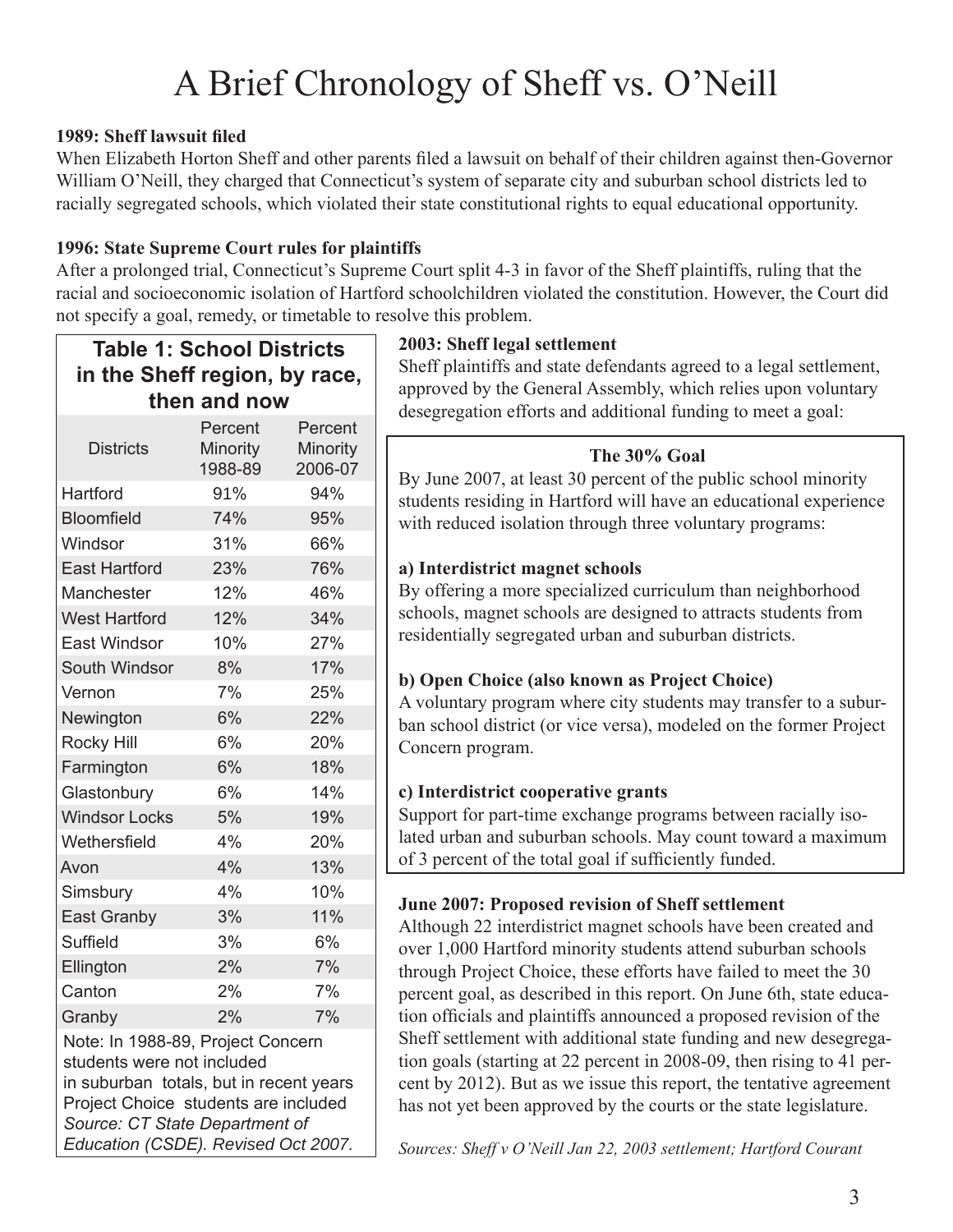### How has Project Choice enrollment changed over time?

In 1966-67, the Hartford Public Schools launched Project Concern, which permitted city students to enroll in participating suburban schools. In 1998-99, this voluntary desegregation effort was reorganized into the state's Open Choice program, which in the Hartford area is administered by the Capitol Region Educational Council (CREC). The new program is commonly referred to as "Project Choice." Officially, both city-to-suburb and suburb-to-city transfers are permitted, and the program is not restricted to any racial group. But the vast majority of participants are Hartford minority students transferring into predominantly-white suburban schools. Over time, the most noteworthy changes have been:

 • Project Concern enrollment reached its peak of approximately 1,175 students in 1979, then declined in the 1980s and early '90s, then rose again after being reorganized into Project Choice. But enrollment has remained stuck at approximately 1,000 students since 2004-05, despite the Sheff settlement authors' expectations that it would rise to 1,600.

• In the most affluent Sheff suburban districts, enrollment trends vary widely: some fell, while others rose.

 • In recent years, Project Choice participation has been relatively higher in suburban districts located farther away from Hartford, as illustrated in Map 2.



#### **Chart 1: Project Concern/Choice Enrollment, School Year Ending 1967-2007**

|                      | Table 2: Proj Concern/Choice enrollment in most affluent Sheff districts |      |      |      |      |
|----------------------|--------------------------------------------------------------------------|------|------|------|------|
| <b>District</b>      | 1967                                                                     | 1977 | 1987 | 1997 | 2007 |
| Avon                 |                                                                          | 10   |      |      | 41   |
| Farmington           | 62                                                                       | 165  | 93   | 108  | 95   |
| Glastonbury          |                                                                          | 78   | 25   | 50   | 42   |
| Granby               |                                                                          | 30   | 21   | 29   | 53   |
| Simsbury             | 25                                                                       | 52   | 83   | 64   | 96   |
| South Windsor        | 25                                                                       | 41   | 53   | 43   | 55   |
| <b>West Hartford</b> | 79                                                                       | 342  | 267  | 62   |      |

Notes: Both Chart 1 and Table 1 include mostly minority and some white students, and for 1999 onward, a small number of suburban students choosing to attend city schools. But Map 2 and Table 3 include only Hartford minority students attending suburban schools, to illustrate progress toward the 2003 Sheff settlement goal. The most affluent Sheff districts are those with the highest District Reference Group (DRG) ratings by CSDE. *Sources: Prior to School Year Ending (SYE) 1996, Mary Carroll Reports, Project Concern; SYE 97-04, CSDE, October Public School Info System (PSIS); SYE 05-present, CSDE Oct & Jan PSIS (updated 30 June 2007)*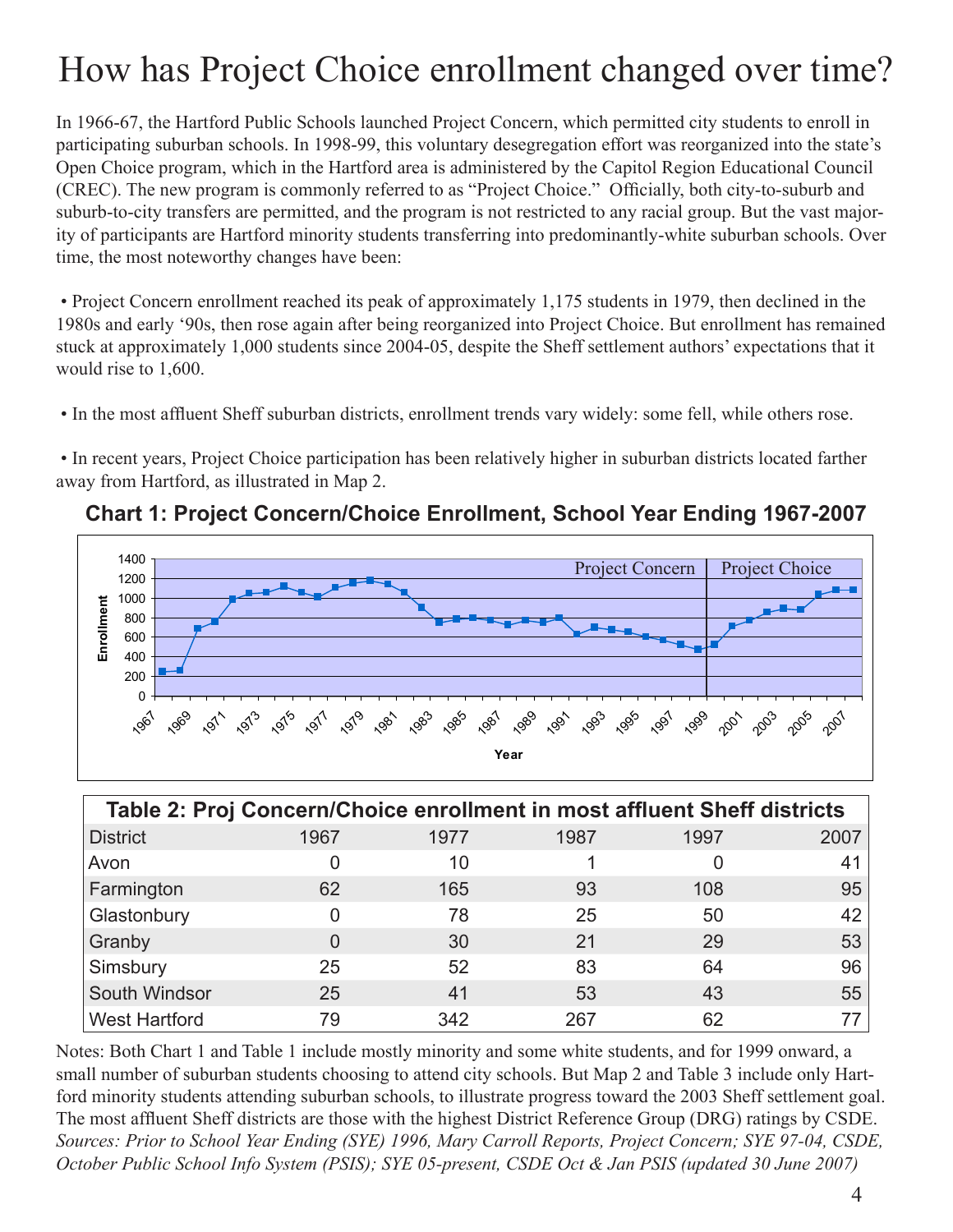### How much do suburbs participate in Project Choice?

**Map 2 & Table 3: Hartford minority student participation in Project Choice, Map 2: Students enrolled through Project Choice, by percent of total district enrollment, 2006-07 as percent of total district enrollment, 2006-07**



| <b>District</b> | <b>Total</b><br><b>Enrollment</b> | <b>students</b> | <b>Choice Percent of</b><br><b>Total</b> | <b>District</b>                        | <b>Total</b><br><b>Enrollment</b> | <b>Choice</b><br>students | <b>Percent</b><br>of Total |
|-----------------|-----------------------------------|-----------------|------------------------------------------|----------------------------------------|-----------------------------------|---------------------------|----------------------------|
| East Windsor    | 1516                              | 43              | 2.8%                                     | South Windsor                          | 5020                              | 55                        | 1.1%                       |
| <b>Bolton</b>   | 915                               | 22              | 2.4%                                     | Somers                                 | 1734                              | 18                        | 1.0%                       |
| Granby          | 2278                              | 53              | 2.3%                                     | Suffield                               | 2592                              | 23                        | 0.9%                       |
| Canton          | 1730                              | 39              | 2.3%                                     | <b>West Hartford</b>                   | 10115                             | 76                        | 0.8%                       |
| Plainville      | 2628                              | 58              | 2.2%                                     | Glastonbury                            | 6766                              | 42                        | 0.6%                       |
| Farmington      | 4252                              | 95              | 2.2%                                     | <b>Berlin</b>                          | 3273                              | 14                        | 0.4%                       |
| East Granby     | 933                               | 20              | 2.1%                                     | <b>Bristol</b>                         | 9037                              | 36                        | 0.4%                       |
| Cromwell        | 2007                              | 41              | 2.0%                                     | Ellington                              | 2535                              | 10                        | 0.4%                       |
| Simsbury        | 4992                              | 96              | 1.9%                                     | Wethersfield                           | 3833                              | 13                        | 0.3%                       |
| Windsor         |                                   |                 |                                          |                                        |                                   |                           |                            |
| Locks           | 1908                              | 30              | 1.6%                                     | Windsor                                | 4132                              | 13                        | 0.3%                       |
| Rocky Hill      | 2582                              | 33              | 1.3%                                     | <b>RSD #10</b>                         | 2824                              | 8                         | 0.3%                       |
| Enfield         | 6490                              | 78              | 1.2%                                     | Southington                            | 6933                              | 19                        | 0.3%                       |
| Avon            | 3505                              | 41              | 1.2%                                     |                                        |                                   |                           |                            |
| Newington       | 4590                              | 52              | 1.1%                                     | <b>Total</b>                           |                                   | 1,070                     |                            |
| Vernon          | 3782                              | 42              | 1.1%                                     | Source: CSDE, PSIS Oct 2006 & Jan 2007 |                                   |                           |                            |

Note: Districts not receiving Project Choice Hartford students: Bloomfield, E Hartford, Manchester, New Britain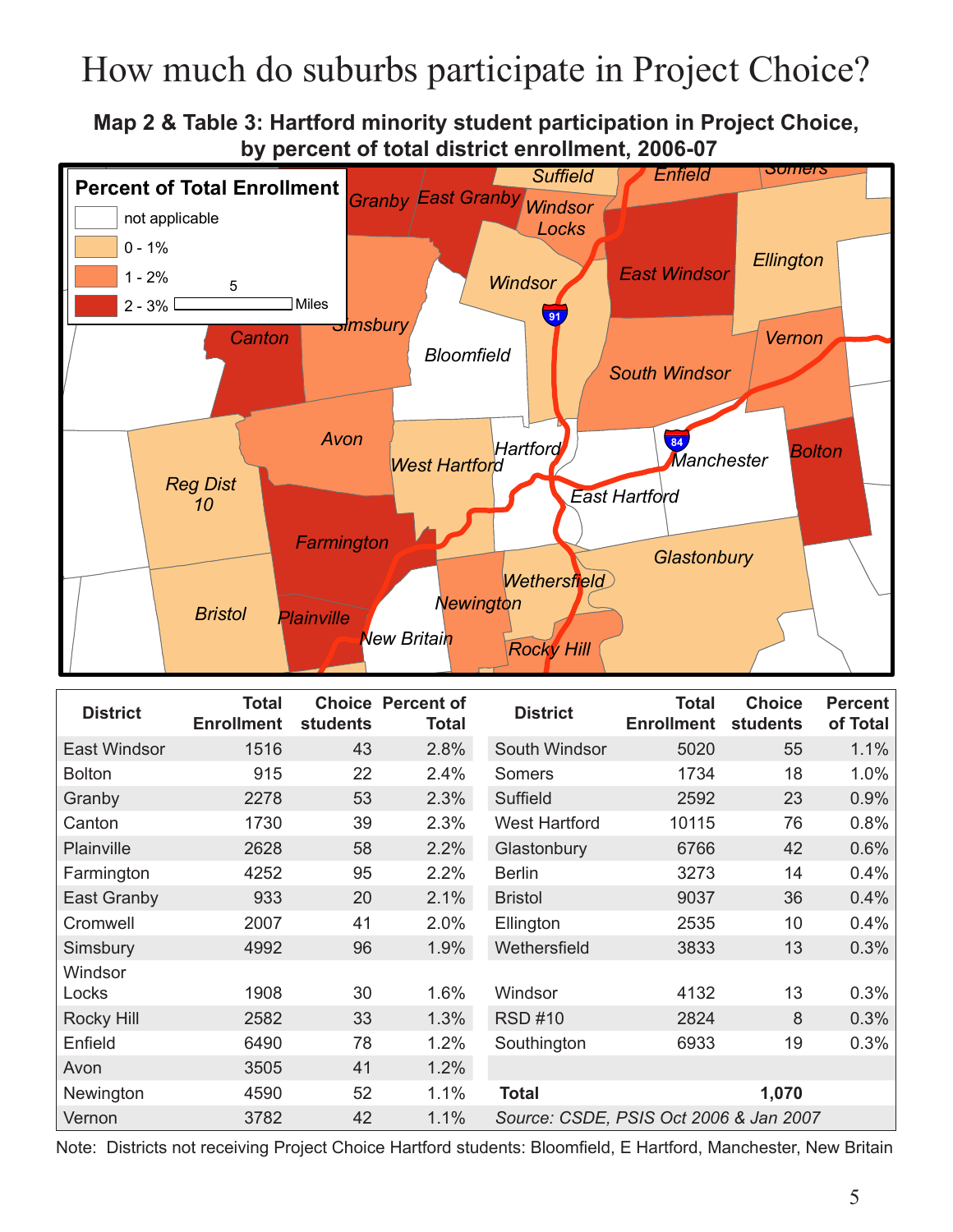# Which magnet schools count toward the Sheff goal?

At present, 22 interdistrict magnet schools have been opened, offering a wide range of curricular specializations designed to attract students from both city and suburban districts. Most are managed by the Capitol Region Educational Council (CREC) or the Hartford Public Schools (HPS), with two others managed by suburban districts.

But not all magnet schools count toward the Sheff 30% goal. According to the 2003 settlement, a magnet qualifies if its proportion of minority students does not exceed an annual limit, calculated as the percentage of minority students in the entire 22-district Sheff region (currently 44%) plus 30 percentage points, for a total minority student limit of 74% in 2006-07. However, the settlement exempts schools from this limit during their first 3 years of operation. The state legislature approved the Sheff legal settlement in February 2003.

Still, while a magnet school may fail to meet the 2003 Sheff standard, it may continue to receive state funding. In May 2002, the state legislature amended CT Statute 10-264L, which currently holds that magnet schools established prior to July 2005 are not limited to the proportion of minority students they enroll (but those created after July 2005 must enroll between 25 to 75 percent minority). The existence of different state-approved racial standards for magnet schools has led to considerable confusion on this important policy issue.



### **Map 3: Interdistrict Magnets in Hartford region, by Race, 2006-07**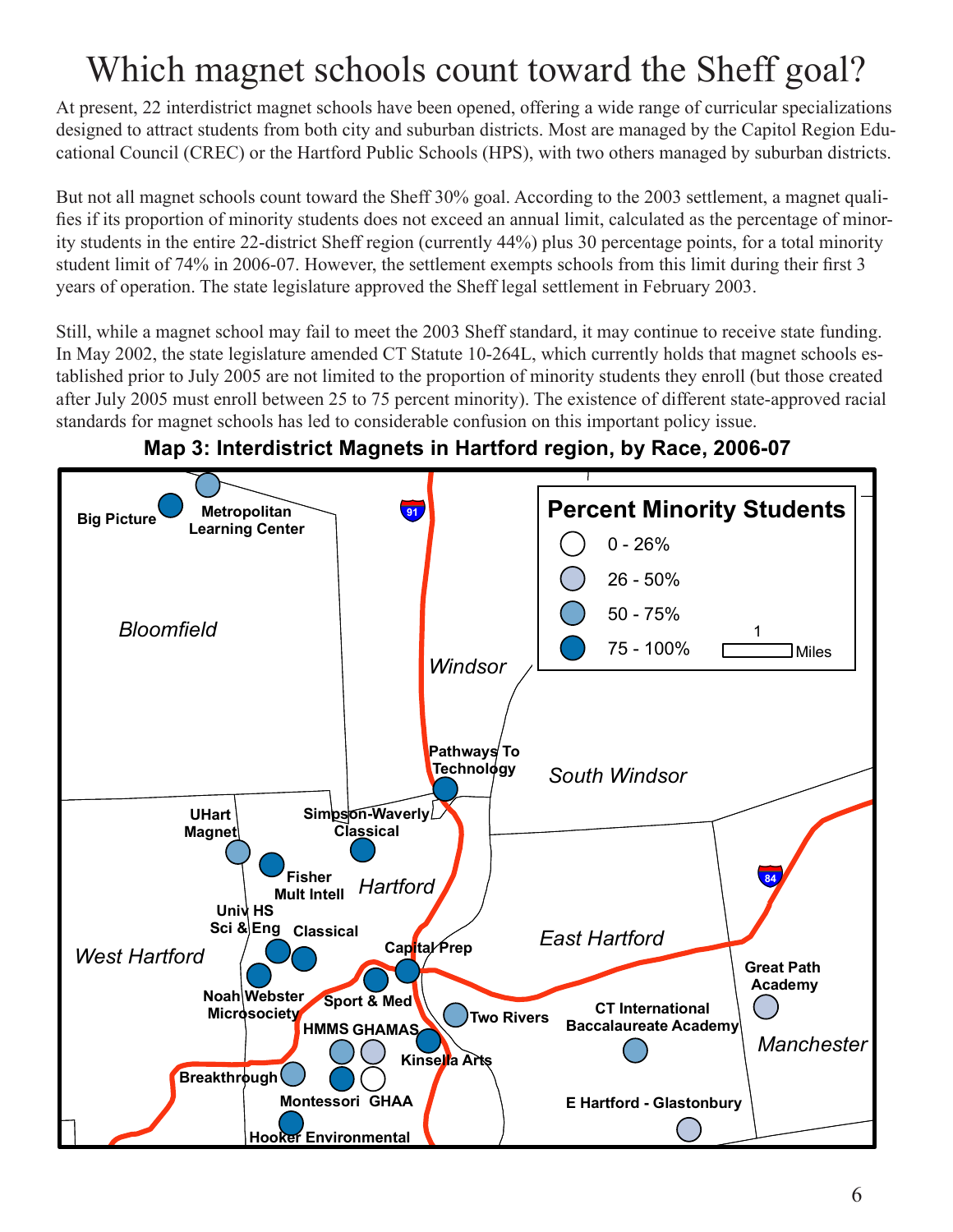To understand how Sheff settlement standards are applied, consider one example: the Greater Hartford Classical Magnet School, which opened in fall 2003. In 2005-06, Classical enrolled 87% minority students, which exceeded the limit at that time. But since the school was only in its 3rd year of operation, it was exempted from Sheff requirements, so its 316 Hartford minority students counted toward the settlement goal. However, in 2006-07, Classical entered into its 4th year of operation and was no longer exempt. Its minority enrollment stood at 83%, which exceeded the 74% limit, so none of its current 320 Hartford minority students may be counted toward the Sheff settlement goal. In order for Classical to have met the 74% limit this year (within its current total enrollment of 584 students), it would have needed to increase its white enrollment by 50 students (from 101 to 151) and decrease its minority enrollment by the same amount (from 483 to 433).

| Table 4: Interdistrict Magnets in Hartford area, by race, 2006-07                                                                                                                                                                        |                     |                                                |                                            |                                                         |  |  |
|------------------------------------------------------------------------------------------------------------------------------------------------------------------------------------------------------------------------------------------|---------------------|------------------------------------------------|--------------------------------------------|---------------------------------------------------------|--|--|
| <b>Magnets</b>                                                                                                                                                                                                                           | Percent<br>Minority | Qualifies<br>as Sheff<br>Reduced<br>Isolation? | Magnet<br>Program<br>Enrollment<br>2006-07 | Hartford minority<br>students meeting<br>Sheff standard |  |  |
| <b>Managed by CREC</b><br>(Year opened)                                                                                                                                                                                                  |                     |                                                |                                            |                                                         |  |  |
| GHAA - Greater Hartford Acad of Arts (1989)                                                                                                                                                                                              | 26%                 | <b>Yes</b>                                     | 401                                        | 49                                                      |  |  |
| East Hartford/Glastonbury Elem Magnet (1992)                                                                                                                                                                                             | 39%                 | Yes                                            | 255                                        | $\overline{0}$                                          |  |  |
| GHAMAS - Grtr Hartford Acad Math & Sci (2000)                                                                                                                                                                                            | 46%                 | Yes                                            | 233                                        | 51                                                      |  |  |
| Great Path Academy at Manchester CC (2002)                                                                                                                                                                                               | 48%                 | Yes                                            | 89                                         | 13                                                      |  |  |
| Two Rivers Magnet Middle School (2002)                                                                                                                                                                                                   | 53%                 | <b>Yes</b>                                     | 608                                        | 141                                                     |  |  |
| UHMS - Univ of Hartford Magnet Sch (2001)                                                                                                                                                                                                | 74%                 | Yes                                            | 379                                        | 193                                                     |  |  |
| Metropolitan Learning Center (1998)                                                                                                                                                                                                      | 75%                 | $No*$                                          | 681                                        | $\overline{0}$                                          |  |  |
| Montessori Magnet School (1990)                                                                                                                                                                                                          | 78%                 | No*                                            | 330                                        | 0                                                       |  |  |
| <b>Managed by HPS</b>                                                                                                                                                                                                                    |                     |                                                |                                            |                                                         |  |  |
| Breakthrough Magnet School (2002)                                                                                                                                                                                                        | 73%                 | Yes                                            | 306                                        | 163                                                     |  |  |
| HMMS - Hartford Magnet Middle School (2002)                                                                                                                                                                                              | 74%                 | <b>Yes</b>                                     | 606                                        | 341                                                     |  |  |
| Sport & Medical Sciences Academy (2002)                                                                                                                                                                                                  | 78%                 | $No*$                                          | 402                                        | $\Omega$                                                |  |  |
| University HS of Science and Engineering (2004)                                                                                                                                                                                          | 81%                 | Yes**                                          | 320                                        | 200                                                     |  |  |
| Classical Magnet School (2003)                                                                                                                                                                                                           | 83%                 | $No*$                                          | 584                                        | 0                                                       |  |  |
| R.J. Kinsella Magnet School of the Arts (2006)                                                                                                                                                                                           | 85%                 | Yes**                                          | 120                                        | 67                                                      |  |  |
| Capital Preparatory Magnet School (2005)                                                                                                                                                                                                 | 86%                 | Yes**                                          | 260                                        | 122                                                     |  |  |
| Noah Webster MicroSociety (2004)                                                                                                                                                                                                         | 86%                 | Yes**                                          | 402                                        | 240                                                     |  |  |
| Mary Hooker Environmental Studies (2006)                                                                                                                                                                                                 | 89%                 | Yes**                                          | 100                                        | 56                                                      |  |  |
| Pathways to Technology (2003)                                                                                                                                                                                                            | 89%                 | $No*$                                          | 300                                        | $\overline{0}$                                          |  |  |
| Simpson-Waverly Classical Magnet (2004)                                                                                                                                                                                                  | 95%                 | Yes**                                          | 208                                        | 154                                                     |  |  |
| Annie Fisher Multiple Intelligences (2005)                                                                                                                                                                                               | 96%                 | Yes**                                          | 271                                        | 194                                                     |  |  |
| <b>Managed by other districts</b>                                                                                                                                                                                                        |                     |                                                |                                            |                                                         |  |  |
| CT Intl Baccalureate Acad - East Hartford (1999)                                                                                                                                                                                         | 54%                 | Yes                                            | 180                                        | 22                                                      |  |  |
| Big Picture High School - Bloomfield (2005)                                                                                                                                                                                              | 80%                 | Yes**                                          | 60                                         | 0                                                       |  |  |
| <b>Total</b>                                                                                                                                                                                                                             |                     |                                                | 7,095                                      | 2,006                                                   |  |  |
| *Not meeting Sheff standard but receiving state funding because open prior to July '05 (CT Statute 10-264L)<br>**Currently meets Sheff standard because magnet school is within 3rd year of operation<br>Source: CSDE PSIS, October 2006 |                     |                                                |                                            |                                                         |  |  |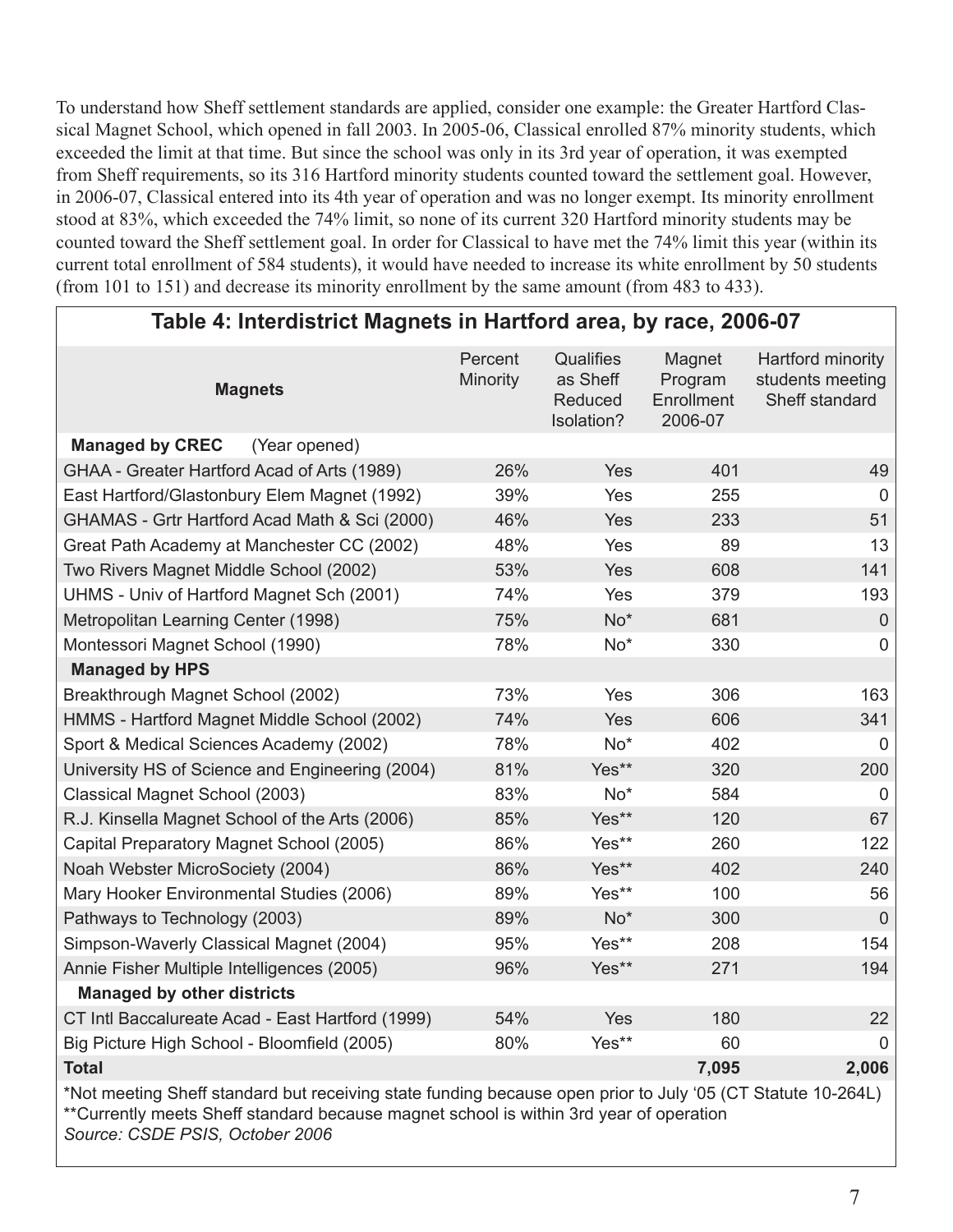## Which districts send students to magnet schools?

School district participation in magnet schools is nearly the opposite of Project Choice participation (compare with map 2). Districts sending the highest percentages of students to magnet schools are located closer to the City of Hartford. The Bloomfield School District has the highest rate, with 1 out of 5 students attending an interdistrict magnet.



### **Map 4 and Table 5: District Participation in Magnets, as percent of total Map 4: Participation in magnet schools, enrollment, 2006-07 as percent of total district enrollment, 2006-07**

| <b>District</b>         | Total<br><b>District</b><br>Enrollment | <b>Students</b><br>in<br>Magnets | Percent<br>Participation | <b>District</b>                                                                           | Total<br><b>District</b><br>Enrollment | <b>Students</b><br>in<br><b>Magnets</b> | Percent<br>Participation |
|-------------------------|----------------------------------------|----------------------------------|--------------------------|-------------------------------------------------------------------------------------------|----------------------------------------|-----------------------------------------|--------------------------|
| <b>Bloomfield</b>       | 2239                                   | 470                              | 21.0                     |                                                                                           |                                        |                                         |                          |
| Hartford                | 22329                                  | 3310                             | 14.8                     | South Windsor                                                                             | 5020                                   | 113                                     | 2.3                      |
| <b>East Hartford</b>    | 7636                                   | 768                              | 10.1                     | <b>New Britain</b>                                                                        | 10940                                  | 206                                     | 1.9                      |
| Windsor                 | 4132                                   | 384                              | 9.3                      | <b>Bolton</b>                                                                             | 916                                    | 17                                      | 1.9                      |
| Andover                 | 341                                    | 25                               | 7.3                      | Simsbury                                                                                  | 4992                                   | 75                                      | 1.5                      |
| Manchester              | 7082                                   | 390                              | 5.5                      | <b>West Hartford</b>                                                                      | 10116                                  | 143                                     | 1.4                      |
| <b>Windsor</b><br>Locks | 1908                                   | 88                               | 4.6                      | Avon                                                                                      | 3505                                   | 49                                      | 1.4                      |
| <b>East Windsor</b>     | 1516                                   | 58                               | 3.8                      | Granby                                                                                    | 2278                                   | 27                                      | 1.2                      |
| Glastonbury             | 6766                                   | 242                              | 3.6                      | Canton                                                                                    | 1729                                   | 18                                      | 1.0                      |
| Suffield                | 2592                                   | 88                               | 3.4                      | Vernon                                                                                    | 3782                                   | 38                                      | 1.0                      |
| Rocky Hill              | 2583                                   | 83                               | 3.2                      | Note: Less than 1% participation in East Granby,                                          |                                        |                                         |                          |
| Wethersfield            | 3833                                   | 115                              | 3.0                      | Ellington, Farmington, Newington, and other districts.<br>Source: CSDE, PSIS October 2006 |                                        |                                         |                          |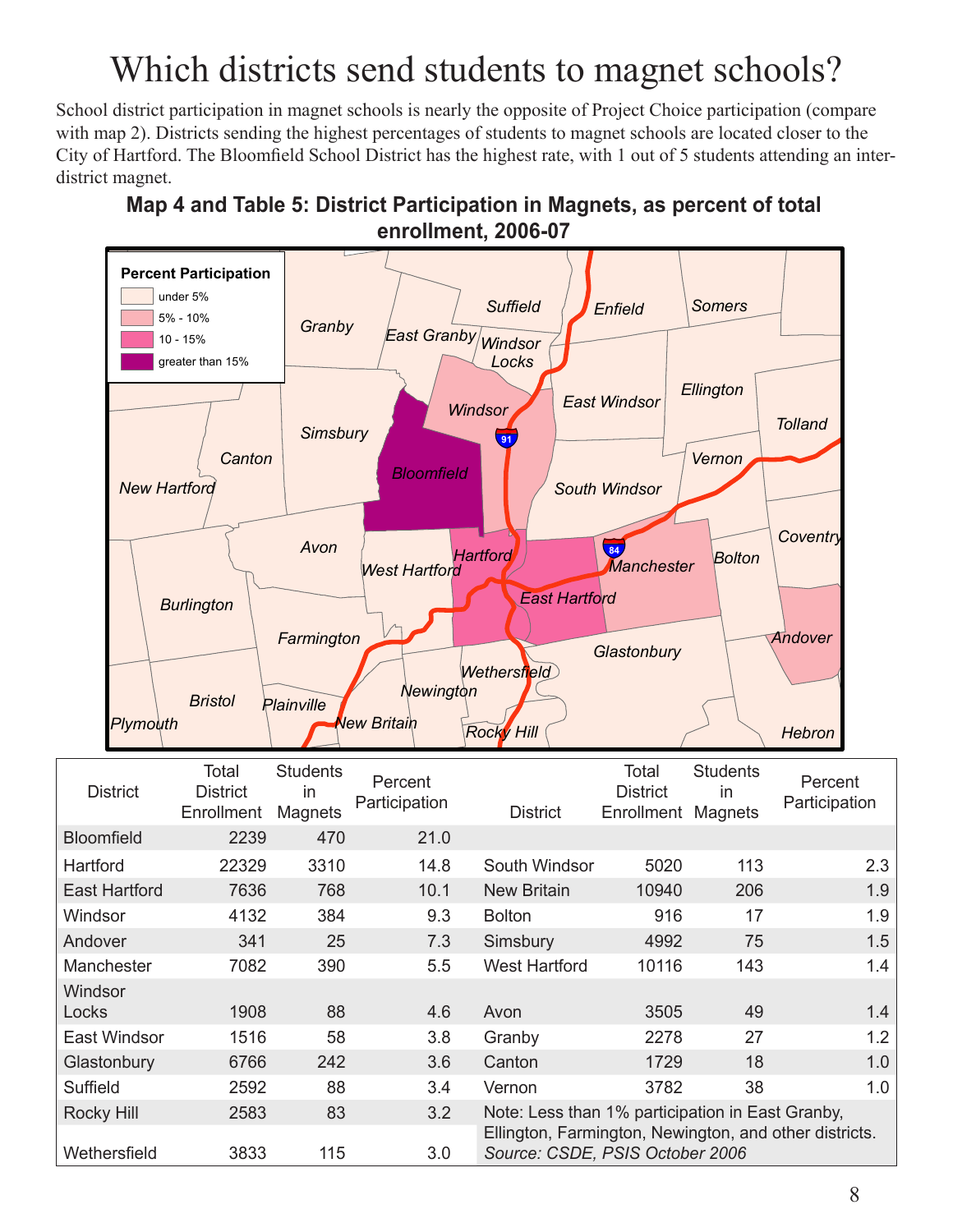### Who enrolls in magnet schools?

### **Chart 2: Magnet enrollment, by race and residency, 2006-07**



Magnet school enrollment patterns vary a great deal from school to school. At the two extremes, Simpson-Waverly enrolls the highest percentage of Hartford minority students (74%) and Greater Hartford Academy of the Arts enrolls the lowest (12%). Note that two magnet schools (East Hartford-Glastonbury and Big Picture) do not enroll any Hartford students.

To the surprise of some observers, out of all minority students in magnet schools, over 40% reside in suburban school districts.

Furthermore, in all magnet schools combined, the proportion of suburban white students (25%) is nearly equal to the proportion of suburban minority students (29%). Yet since fewer minority students live in the suburbs, they are enrolling in magnet schools at relatively higher rates than white families.

Note: The "suburban" label indicates students who reside outside of Hartford, but may also include the City of New Britain.

Note about racial classification: The Sheff settlement defines "minority" as Black and/or Hispanic, Asian, Native American, and Pacific Islander. In March 2006, controversy arose regarding a magnet school principal who changed the designation of six bi-racial students from "Black" or "Hispanic" to "White," in an attempt to meet racial limits. Unlike the U.S. Census Bureau, no multi-racial classification exists in the Sheff settlement, or the CT Department of Education datasets used in this report.

*Source: Hartford Courant March 15, 2006*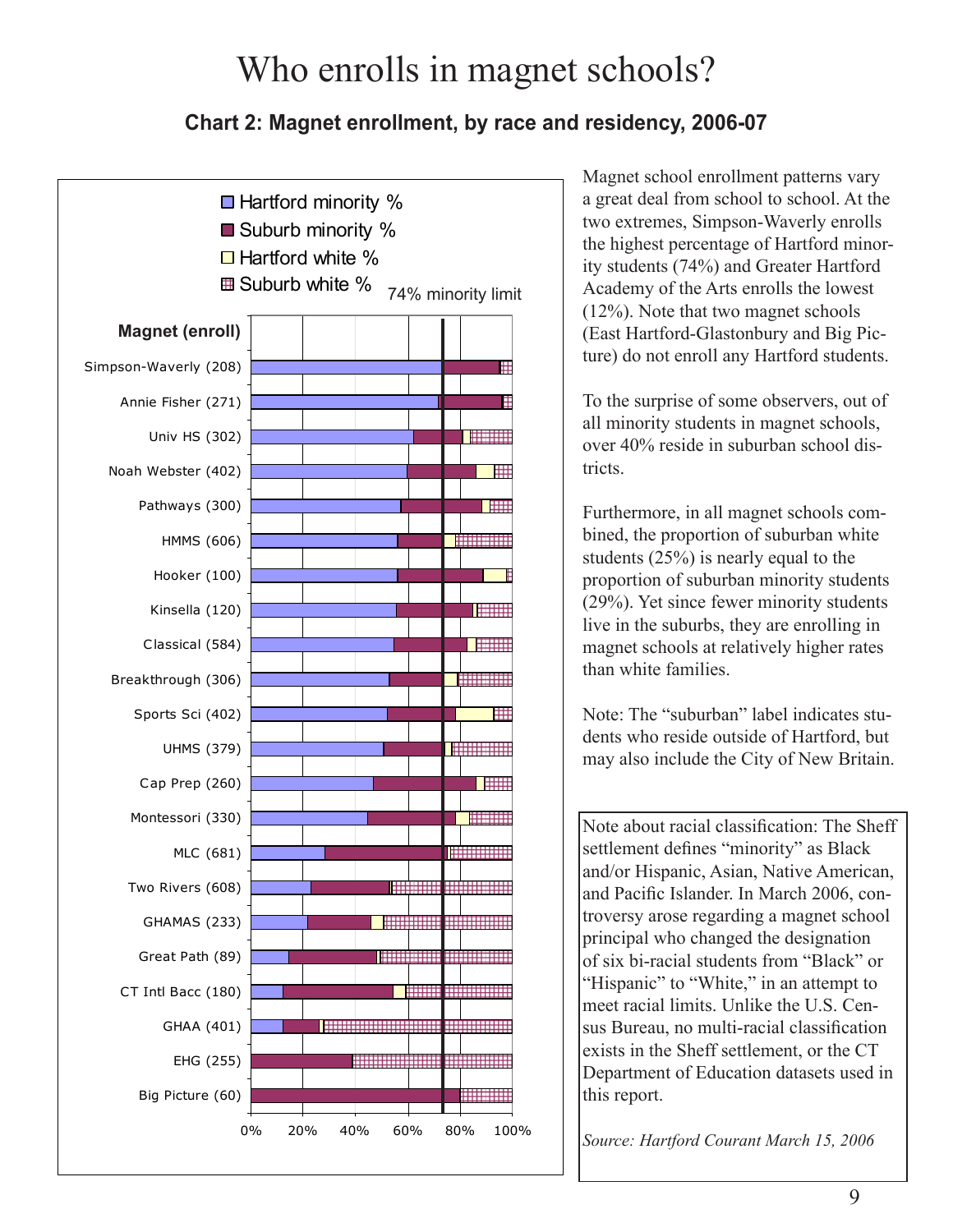### Who applies to magnet schools?

### **Chart 3: Magnet applications, by race and residency, 2006-07**



*Source: Spring 2007 magnet lottery data from CREC, HPS, and individual schools (CT International Baccalaureate Academy, Greater Hartford Academy of the Arts).*

Magnet school application patterns also vary considerably from school to school. This chart presents application data in three sections (HPS magnets, CREC magnets, and other district magnets), since all have different marketing and application policies and practices.

At the two extremes, Simpson-Waverly received the highest percentage of applications from Hartford minority students (82%), while Greater Hartford Academy of the Arts and Two Rivers tied for the lowest (10%). Regarding applications from white suburban students, Greater Hartford Academy of the Arts received the highest share (72%) and Simpson-Waverly the lowest (0%).

Note that two magnet schools (East Hartford-Glastonbury and Big Picture) do not enroll any Hartford students, and detailed application data was not available for Big Picture, Great Path Academy, Greater Hartford Academy of Math & Science, and University of Hartford Magnet School.

Furthermore, the magnet school receiving the highest total number of applications was Breakthrough, with 1,681. According to the spring 2007 lottery data we received, approximately 43 students (or 2.5% of those who applied) will attend Breakthrough in fall 2007. Another 235 names were removed from the Breakthrough application list because they were admitted to other magnet schools. As a result, nearly 1,400 students remain on Breakthrough's waiting list. Unfortunately, incomplete data prevented us from comparing acceptance rates and waiting lists across all magnet schools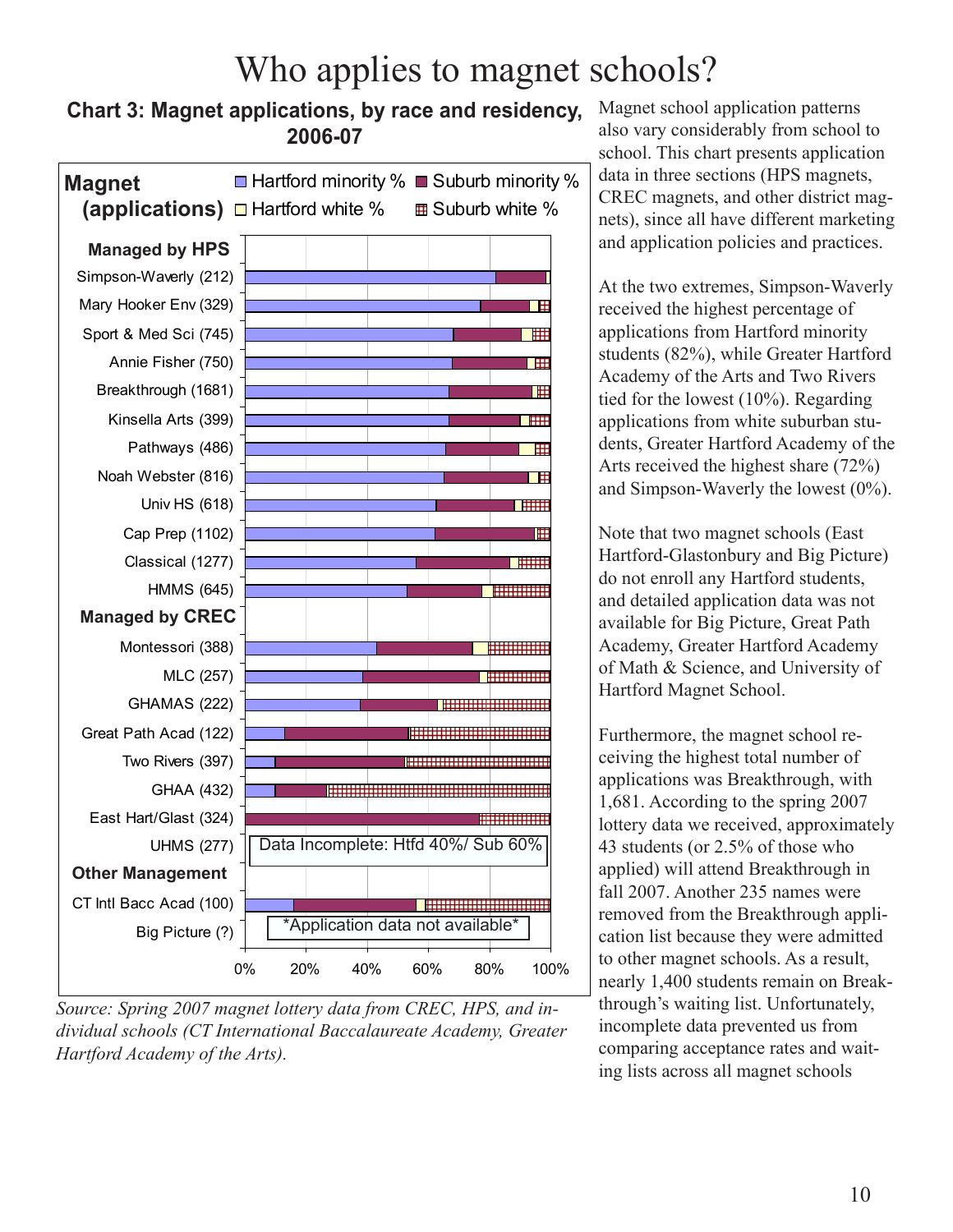### How much progress on Sheff goal since last year?

Progress toward the Sheff goal over the past year has been very limited. In the Project Choice citysuburb transfer program, the total number of Hartford minority students enrolled increased by exactly 8 students (from 1,062 to 1,070). In addition, the total number of Hartford minority students enrolled in magnet schools meeting the Sheff standard (no more than 74% minority students) increased by 124 (from 1,882 to 2,006). Although more students are in magnet schools this year, some schools (such as Classical and Pathways) lost their exemption from the Sheff standard because they entered their fourth year of operation.

 $\Gamma$ 

Together, the overall one-year progress yielded only 132 more students, which represents a small fraction (0.5%) of the total population of nearly 22,000 Hartford minority students.

| <b>Table 6. Difference in Hartford</b>                             |      |      |                        |  |  |
|--------------------------------------------------------------------|------|------|------------------------|--|--|
| <b>Minority students in Project Choice</b>                         |      |      |                        |  |  |
| <b>District</b>                                                    |      |      | 05-06 06-07 Difference |  |  |
| <b>Inside Sheff region</b>                                         |      |      |                        |  |  |
| Avon                                                               | 37   | 41   | 4                      |  |  |
| Canton                                                             | 45   | 39   | -6                     |  |  |
| East Granby                                                        | 24   | 20   | $-4$                   |  |  |
| <b>East Windsor</b>                                                | 47   | 43   | $-4$                   |  |  |
| Ellington                                                          | 15   | 10   | $-5$                   |  |  |
| Farmington                                                         | 92   | 95   | 3                      |  |  |
| Glastonbury                                                        | 44   | 42   | $-2$                   |  |  |
| Granby                                                             | 39   | 53   | 14                     |  |  |
| Newington                                                          | 52   | 52   | 0                      |  |  |
| <b>Rocky Hill</b>                                                  | 41   | 33   | -8                     |  |  |
| Simsbury                                                           | 100  | 96   | $-4$                   |  |  |
| South Windsor                                                      | 51   | 55   | 4                      |  |  |
| <b>Suffield</b>                                                    | 21   | 23   | $\overline{2}$         |  |  |
| Vernon                                                             | 42   | 42   | 0                      |  |  |
| <b>West Hartford</b>                                               | 58   | 76   | 18                     |  |  |
| Wethersfield                                                       | 13   | 13   | 0                      |  |  |
| Windsor                                                            | 11   | 13   | $\overline{2}$         |  |  |
| <b>Windsor Locks</b>                                               | 28   | 30   | $\overline{2}$         |  |  |
| <b>Outside Sheff region</b>                                        |      |      |                        |  |  |
| <b>Berlin</b>                                                      | 10   | 14   | 4                      |  |  |
| <b>Bolton</b>                                                      | 20   | 22   | $\overline{2}$         |  |  |
| <b>Bristol</b>                                                     | 43   | 36   | $-7$                   |  |  |
| Cromwell                                                           | 41   | 41   | 0                      |  |  |
| Enfield                                                            | 82   | 78   | $-4$                   |  |  |
| Plainville                                                         | 63   | 58   | $-5$                   |  |  |
| Reg. S.D. 10                                                       | 11   | 8    | -3                     |  |  |
| <b>Somers</b>                                                      | 16   | 18   | $\overline{2}$         |  |  |
| Southington                                                        | 16   | 19   | 3                      |  |  |
| <b>Total</b>                                                       | 1062 | 1070 | 8                      |  |  |
| Source: CSDE, PSIS Oct 2006 and Jan 2007<br>(updated 30 June 2007) |      |      |                        |  |  |

| <b>Table 7: Difference in Hartford</b> |                |                |                  |
|----------------------------------------|----------------|----------------|------------------|
| <b>Minority students in Magnet</b>     |                |                |                  |
| <b>Schools meeting Sheff standard</b>  |                |                |                  |
| <b>Magnet School</b>                   | 05-06          |                | 06-07 Difference |
| <b>Annie Fisher</b>                    | 94             | 194            | 100              |
| <b>Big Picture</b>                     | $\overline{0}$ | 0              | $\overline{0}$   |
| Breakthrough                           | 0              | 163            | 163              |
| Cap Prep                               | 85             | 122            | 37               |
| CT Intl Bacc Acad                      | 29             | 22             | $-7$             |
| <b>East Hart/Glast</b>                 | $\overline{0}$ | $\overline{0}$ | $\overline{0}$   |
| <b>GHAA</b>                            | 44             | 49             | 5                |
| <b>GHAMAS</b>                          | 42             | 51             | 9                |
| <b>Great Path Acad</b>                 | 12             | 13             | 1                |
| <b>Classical Magnet</b>                | 316            | 0              | $-316$           |
| <b>HMMS</b>                            | 338            | 341            | 3                |
| <b>Mary Hooker</b>                     | <b>NA</b>      | 56             | 56               |
| <b>MLC</b>                             | 0              | 0              | 0                |
| Montessori                             | $\overline{0}$ | 0              | 0                |
| Noah Webster                           | 167            | 240            | 73               |
| Pathways                               | 170            | 0              | $-170$           |
| Kinsella Arts                          | <b>NA</b>      | 67             | 67               |
| Simpson-Waverly                        | 139            | 154            | 15               |
| Sport & Med Sci                        | 0              | 0              | 0                |
| <b>Two Rivers</b>                      | 128            | 141            | 13               |
| <b>UHMS</b>                            | 197            | 193            | $-4$             |
| Univ HS                                | 121            | 200            | 79               |
| <b>Total</b>                           | 1882           | 2006           | 124              |
| Source: CSDE, PSIS October 2006        |                |                |                  |
|                                        |                |                |                  |

Total Project Choice increase = 8 Total magnet school increase  $= 124$ ----------------------------------------------- Total progress over one year  $= 132$ (0.5% of all Hartford minority students)  *updated 30 June 2007*